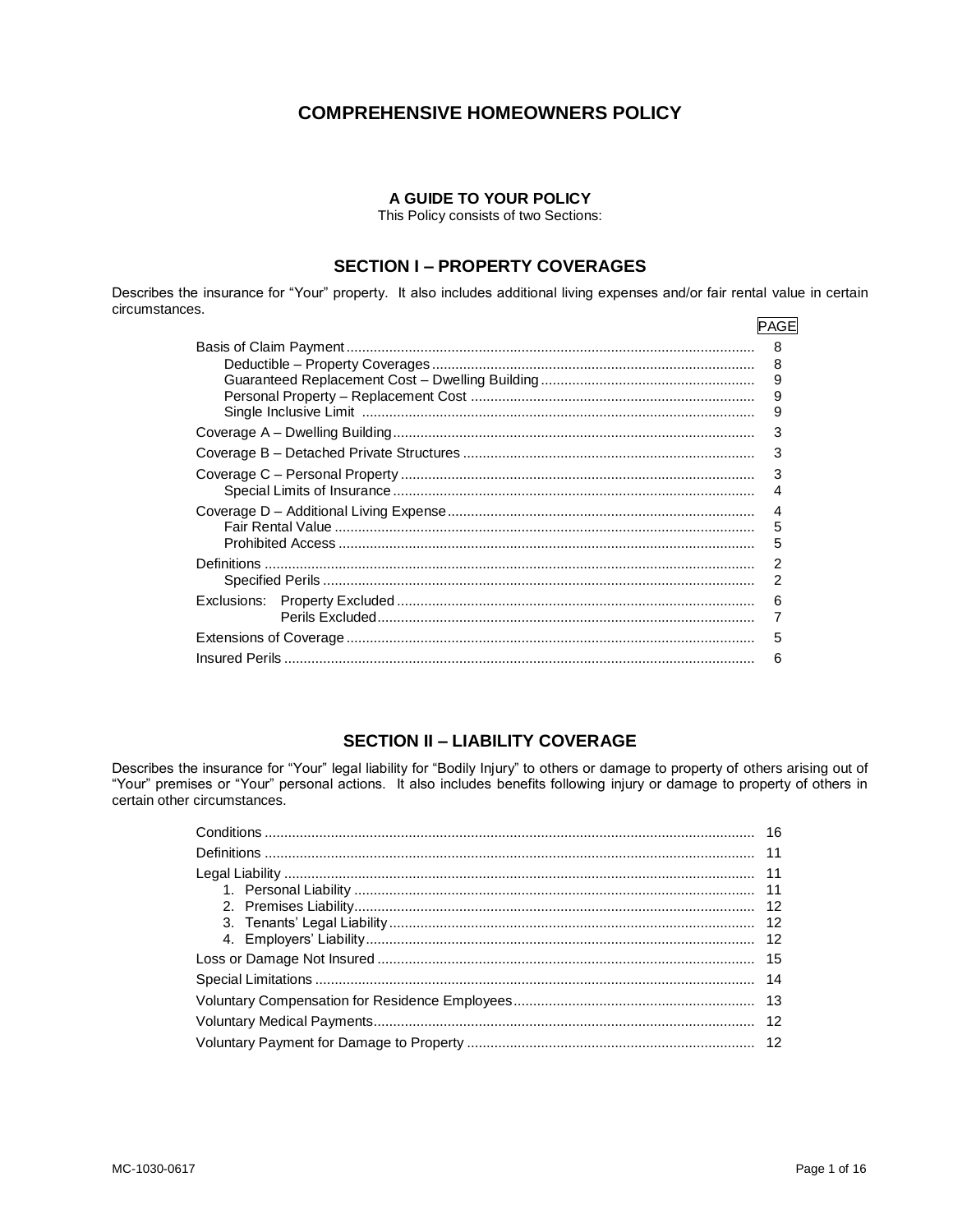# **IMPORTANT**

This Policy contains various exclusions and limitations which eliminate or restrict coverage. Please read it carefully.

Insurance cannot be a source of profit. It is only designed to indemnify "You" against actual losses or expenses incurred by "You" or for which "You" are liable.

# **DEFINITIONS**

# **SECTION I – PROPERTY COVERAGES**

**"Civil Authority"** means any person acting under the authority of the Governor General in Council of Canada or the Lieutenant Governor in Council of a Province, and/or any person acting with authority under a Federal, Provincial or Territorial legislation with respect to the protection of persons and property in the event of an emergency.

**"Dwelling"** means the building described on the Declaration Page, wholly or partially occupied by "You" as a private residence.

**"Ground water"** means water in the soil beneath the surface of the ground, including but not limited to water in wells and in underground streams, and percolating waters.

**"Homeowner"** means an owner of a freehold dwelling.

**"Parent"** means "Your" parent, who is residing in a nursing home.

**"Premises"** means the dwelling and land contained within the lot lines on which the dwelling is situated.

**"Specified Perils"** means, subject to the exclusions and conditions in this Policy:

- 1. fire;
- 2. lightning;
- 3. explosion;
- 4. smoke due to a sudden, unusual and faulty operation of any heating or cooking unit in or on the premises;
- 5. falling objects which strike the exterior of a building;
- 6. impact by aircraft or land vehicle;
- 7. riot;
- 8. vandalism or malicious acts, not including loss or damage caused by theft or attempted theft;
- 9. water damage meaning damage caused by:
	- a) the sudden and accidental escape of water from a water main;
	- b) the sudden and accidental escape of water from within a heating, plumbing, sprinkler or air conditioning system or domestic water container, which is located inside "Your" dwelling; ;
	- c) the sudden and accidental escape of water from a domestic water container located outside "Your" dwelling but such damage is not covered when the escape of water is caused by freezing; or
	- d) water which enters "Your" dwelling through an opening which has been created suddenly and accidentally by an insured peril;
- 10. windstorm or hail;
- 11. transportation meaning loss or damage caused by collision, upset, overturn, derailment, stranding or sinking of any automobile or attached trailer in which the insured property is being carried. This would also apply to any conveyance of a common carrier, but does not include loss or damage to property in a vacation or home trailer which "You" own.

**"Student"** means any student insured by this Policy, who is temporarily living away from home for the purpose of attending a school, college or university. The student must be dependent on the Named Insured or his or her spouse for support and maintenance and must intend to return to the principal residence upon completion of the school year in order for coverage on this Policy to extend to him/her.

**"Surface waters"** means water on the surface of the ground where water does not usually accumulate in ordinary watercourses, lakes, or ponds. This includes any waterborne objects.

**"Water"** means the chemical element defined as H2O in any of its three natural states, liquid, solid and gaseous.

**"Water main"** means a pipe forming part of a public water distribution system, which conveys consumable water but not wastewater.

# **ALL STATUTORY AND ADDITIONAL CONDITIONS OF THIS POLICY APPLY TO ALL COVERAGES OF SECTION I**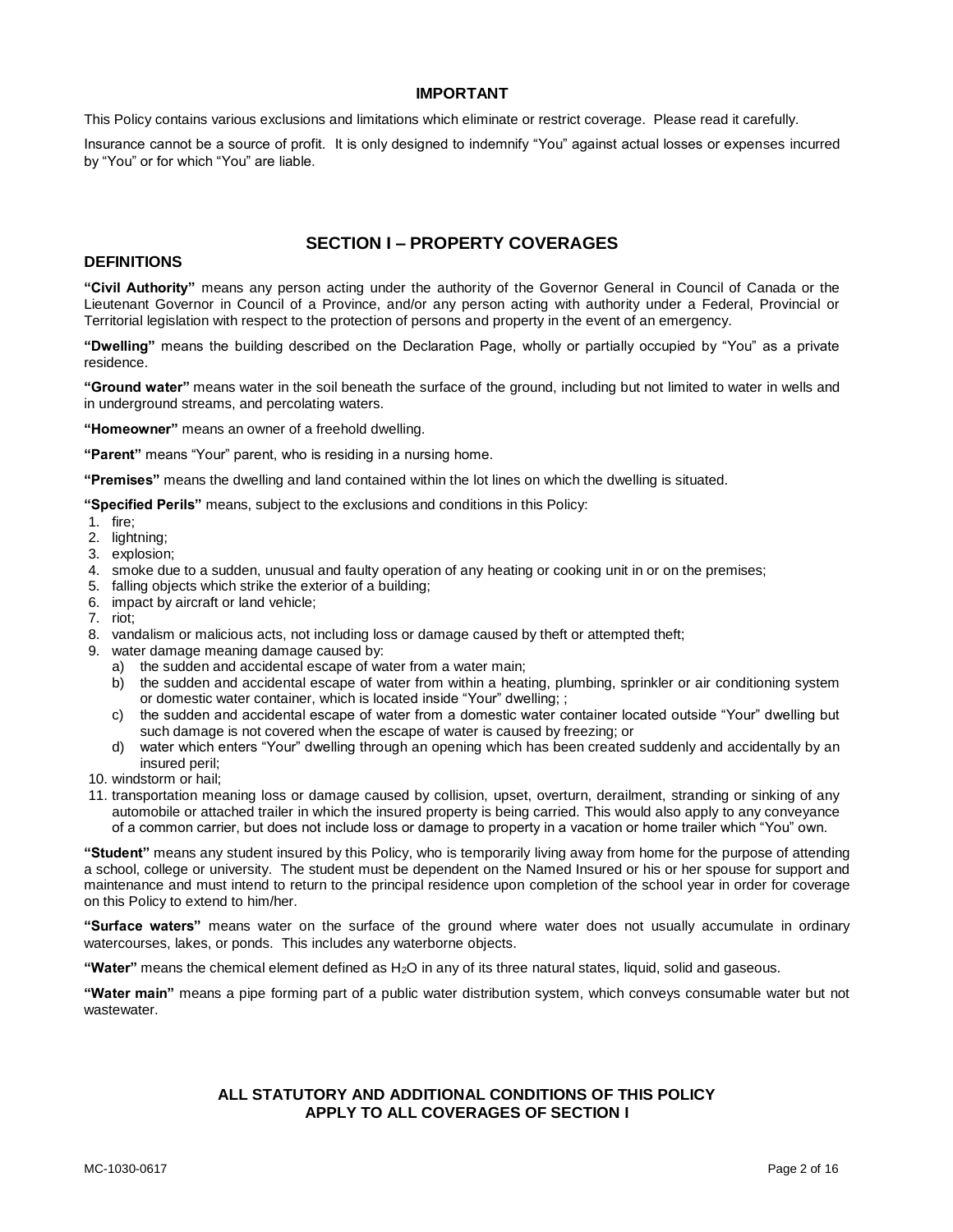# **COVERAGES**

The amounts of insurance are shown on the Declaration Page. These amounts include the cost of removing of debris of the property insured by this Policy as a result of an insured peril. When the damage to the property plus the cost of cleaning and removal of debris exceed the limit of insurance for the damaged property, an additional 5% of the limit of insurance on the damaged Building(s) will be available to cover debris removal expenses.

If "You" must remove insured property from "Your" premises to protect it from loss or damage, it is insured by this Policy for 30 days or until "Your" policy term ends, whichever occurs first. The amount of insurance will be divided in the proportions that the value of the property removed bears to the value of all property at the time of loss.

#### **COVERAGE A – DWELLING BUILDING**

"We" insure:

- 1. The dwelling and attached structures;
- 2. Permanently installed outdoor equipment on the premises;
- 3. Outdoor swimming pool and attached equipment on the premises;
- 4. Materials and supplies located on or adjacent to the premises intended for use in construction, alteration or repair of "Your" dwelling or private structures on the premises.

### **Building Fixtures and Fittings**

"You" may apply up to 10% of the amount of insurance on "Your" dwelling to insure building fixtures and fittings temporarily removed from the premises for repair or seasonal storage.

### **Tear Out**

If any walls, ceilings or other parts of insured buildings or structures must be torn apart before water damage, covered by this Policy can be repaired "We" will pay the cost of such work and its restoration.

The cost of tearing out and replacing property to repair damage related to outdoor swimming pools or public water mains is not insured.

#### **Outdoor Trees, Shrubs and Plants**

"You" may apply up to 5%, in all, of the amount of insurance on "Your" dwelling to trees, plants and shrubs on "Your" premises. "We" will not pay more than \$500 for any one tree, plant or shrub including debris removal expenses. "We" insure these items against loss caused by fire, lightning, explosion, impact by aircraft or land vehicle, riot, vandalism and malicious acts, as described under Specified Perils.

"We" do not insure lawns or items grown for commercial purposes.

# **COVERAGE B – DETACHED PRIVATE STRUCTURES**

"We" insure structures or buildings on "Your" premises separated from the dwelling by a clear space but not insured under Coverage A. If they are connected to the dwelling by a fence, utility line or similar connection only, they are considered to be detached structures.

"We" insure Hydro Poles and Transmission Lines including all poles, cross beam insulators and permanently installed outside electric wiring which is owned by "You", located on "Your" premises and services "Your" residential buildings for up to a maximum of \$5,000.

#### **Property Not Included as Detached Private Structures**

This coverage does not apply to any building or structure that is or was designed for agricultural purposes or is or was used in whole or in part for farming or any other commercial or business purposes, whether it is in use, unoccupied, or vacant.

# **COVERAGE C – PERSONAL PROPERTY**

The description of Personal Property is as follows:

1. **ON PREMISES**: "We" insure the contents of "Your" dwelling and other personal property "You" own, wear or use while on "Your" premises which is usual to the ownership or maintenance of a dwelling.

If "You" wish, "We" will include uninsured personal property of others while it is on that portion of "Your" premises which "You" occupy but "We" do not insure property of roomers or boarders who are not related to "You".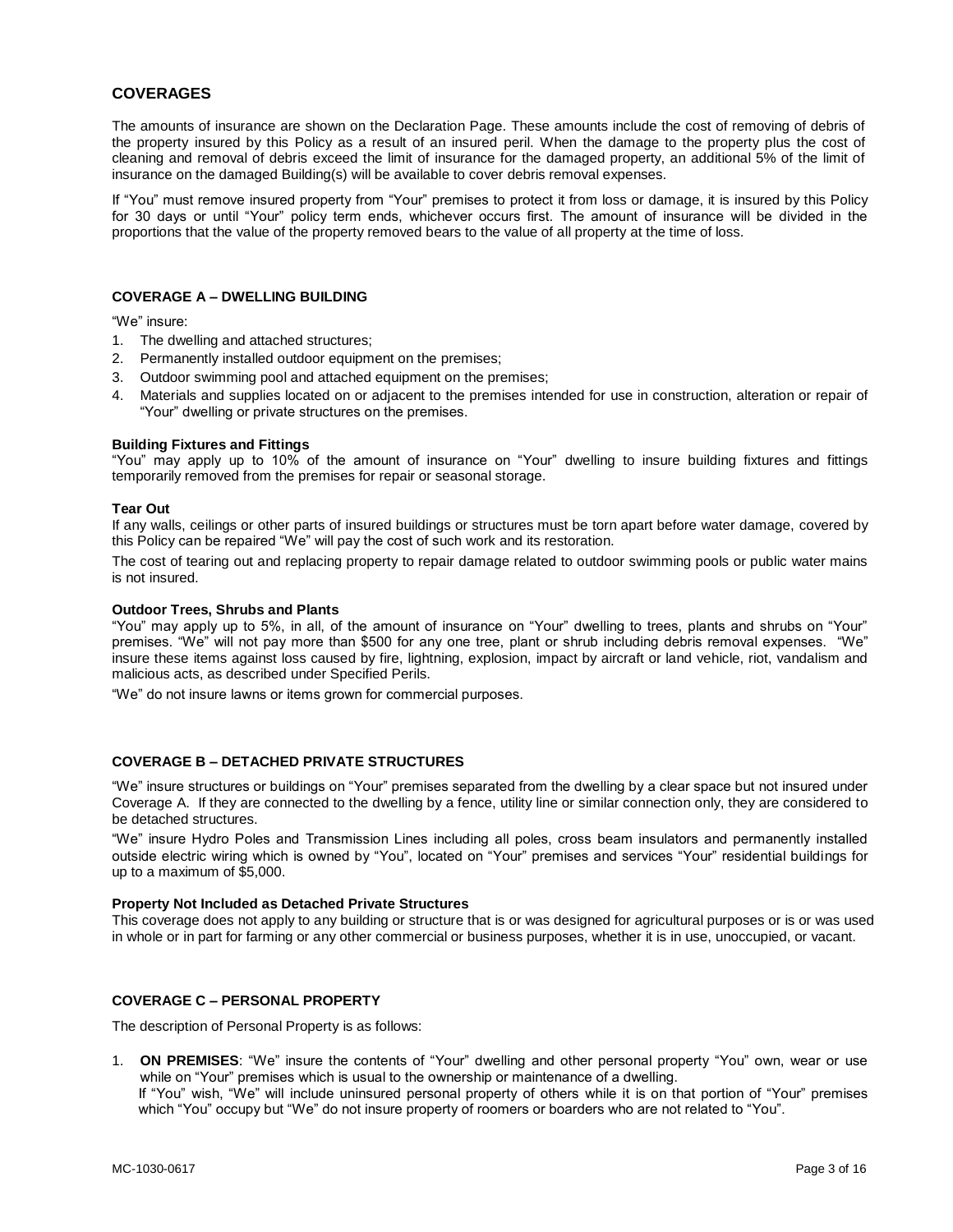- 2. **OFF PREMISES**: "We" insure "Your" personal property while it is temporarily away from "Your" premises, anywhere in the world. This includes personal property newly acquired by "You" and in "Your" possession when there has not been an opportunity to take such property to "Your" premises.
	- Personal property normally kept at any other location "You" own is not insured.
	- Personal property stored in a warehouse is only insured for 30 days unless the loss or damage is caused by the peril of theft. To extend coverage in storage for a further period "We" must be notified in writing and endorse "Your" Policy as required.
	- If "You" wish, "We" will include personal property belonging to others while it is in "Your" possession or belonging to a residence employee traveling for "You".
	- Personal property used by any student, insured by this Policy, for an amount up to \$10,000, while temporarily living away from home and the insured student is in attendance at a recognized educational facility.
	- Personal property owned by "You" or "Your" parent, for an amount up to \$10,000, while "Your" parent is residing in a nursing home.
	- Personal property that "You" are moving to a new principal residence within Canada is insured while in transit and while at "Your" new principal residence for up to 30 consecutive days beginning the day "You" start "Your" move. The amount of insurance will be divided in the proportion that the value of the property at each premise and in transit bears to the value of all "Your" personal property, at the time of loss.

# **Property Not Included As Personal Property**

"We" do not insure loss or damage to motorized vehicles, trailers and aircraft or their equipment (except for motorized wheelchairs and motorized scooters for the handicapped, motorized lawn mowers, garden-type tractors up to 19 kW [25 HP] and their attachments, other motorized gardening equipment, snow blowers, watercraft or motorized golf carts). Equipment includes audio, visual, recording or transmitting equipment powered by the electrical system of a motor vehicle or aircraft. Equipment does not include spare automobile parts.

# **Special Limits of Insurance**

The following Special Limits of Insurance apply after the Policy deductible without increasing the amount of insurance shown on the Declaration Page for Personal Property.

"We" insure:

- (1) audio or visual cassettes or compact discs up to \$500 in all, while in a motorized vehicle or watercraft;
- (2) each bicycle, their equipment and accessories up to \$2,000 in all;
- (3) jewellery, watches, gems, fur garments and garments trimmed with fur, up to \$6,000 in all;
- (4) manuscripts, sports memorabilia collections, stamps and philatelic property (such as stamp collections) up to \$2,000 in all;
- (5) numismatic property (such as coin collections) up to \$500 in all;
- (6) silverware, meaning silverware, silver-plated ware, gold ware, gold-plated ware and pewter-ware for up to \$10,000 in all.

The above limits do not apply to any claim caused by a Specified Peril.

"We" insure:

- (7) animals, birds and other pets normally kept in "Your" dwelling, up to \$1,500 in all;
- (8) antiques only for their depreciated value (antique value is not covered unless specifically scheduled);
- (9) books, tools and instruments pertaining to a business, profession or occupation for an amount up to \$3,000 in all; but only while on "Your" premises. Other business property, including samples and goods held for sale, is not insured;
- (10) computer software for personal use up to \$3,000 in all. "We" do not insure the cost of gathering or assembling information or data;
- (11) harness, saddles, tack and other similar equipment usual to the ownership of pet animals for pleasure purposes up to \$2,000 in all;
- (12) money including cash cards (meaning cards designed to store a cash value by electronic means for use as a mode of payment, without a personal identification number and without direct access to a bank or other account) or bullion up to \$500 in all;
- (13) motorized wheelchairs, motorized scooters for the handicapped, motorized lawn mowers and their attachments, other motorized gardening equipment, snow blowers and motorized golf carts up to \$10,000 in all for any one occurrence;
- (14) property at any fairground, exhibition or exposition for the purpose of exhibition up to \$2,000 in all;
- (15) securities up to \$5,000 in all;
- (16) spare automobile parts up to \$3,000 in all;
- (17) watercraft, their furnishings, equipment, accessories and motors up to \$2,000 in all.

# **COVERAGE D – ADDITIONAL LIVING EXPENSE**

The amount of insurance for Coverage D is the total amount for any one or a combination of the following coverages. The periods of time stated below are not limited by the expiration of the Policy.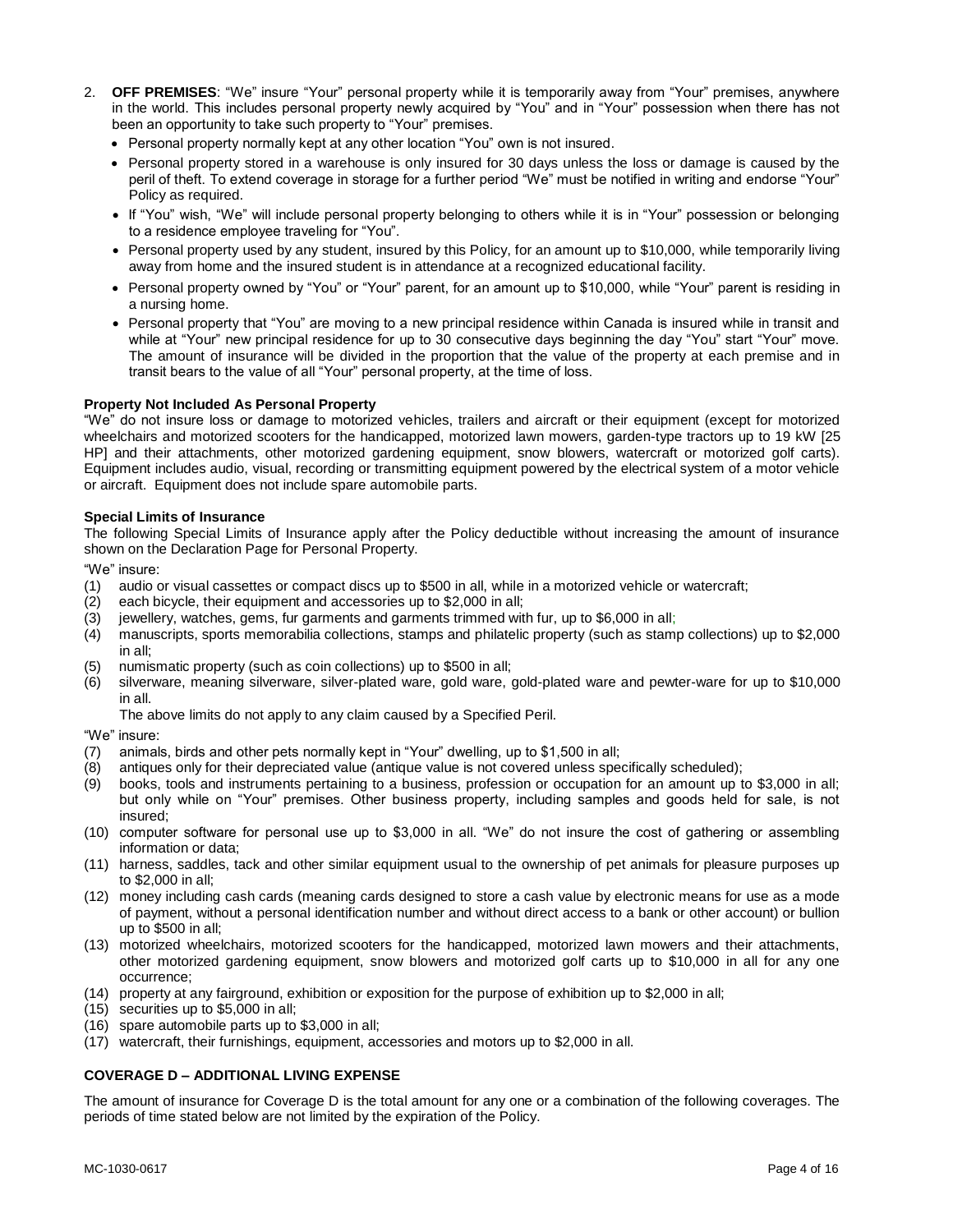- 1. **Additional Living Expense**. If, as a result of damage by an Insured Peril, "Your" dwelling is unfit for occupancy or "You" have to move out while repairs are being made, "We" insure any necessary increase in living expenses, including moving expenses incurred by "You", so that "Your" household can maintain its normal standard of living. Payment shall be for the reasonable time required to repair or rebuild "Your" dwelling or, if "You" permanently relocate, the reasonable time required for "Your" household to settle elsewhere.
- 2. **Fair Rental Value**. If, as a result of damage by an Insured Peril makes that part of the dwelling or detached private structures rented to others or held for rental by "You" unfit for occupancy, "We" insure its Fair Rental Value. Payment shall be for the reasonable time required to repair or replace that part of the dwelling or detached private structures rented or held for rental. Fair Rental Value shall not include any expense that does not continue while that part of the dwelling or detached private structures rented or held for rental is unfit for occupancy.
- 3. **Prohibited Access**. If a civil authority prohibits access to "Your" dwelling:
	- (a) as a direct result of damage to neighbouring premises by an Insured Peril under this Policy, "We" insure any resulting Additional Living Expense and Fair Rental Value loss for a period not exceeding two weeks; or
	- (b) by order for mass evacuation as a direct result of a sudden and accidental event within Canada or the United States of America, "We" insure any resulting necessary and reasonable increase in living expense incurred by "You" for the period access is prohibited. "You" are insured for a period not exceeding two weeks from the date of the order of evacuation or \$2,000, whichever is the lesser.

"You" are not eligible for any claim arising from evacuation resulting from:

- (i) flood, meaning waves, tides, tidal waves, tsunamis and the rising of, the breaking out or the overflow of, any body of water, whether natural or man-made;
- (ii) earthquake;
- (iii) any nuclear incident as defined in the Nuclear Liability Act, or any other nuclear liability act, law or statute, or any law amendatory thereof, or nuclear explosion, except for ensuing loss or damage which results directly from fire, lightning or explosion of natural, coal or manufactured gas.

"We" do not insure loss resulting from the cancellation of a lease or agreement.

# **EXTENSIONS OF COVERAGE**

#### **Bylaws Insurance**

If there is a loss insured by this Policy, "We" will pay up to a maximum of \$20,000 for the additional cost of demolition, construction or repair which is required to comply with any law regulating demolition, construction or repair of dwellings. "We" will not pay more than the minimum amount required to comply with an enforceable law.

#### **Change of Temperature**

"We" insure "Your" personal property damaged by change of temperature resulting from physical damage to "Your" dwelling or equipment by an Insured Peril. This only applies to personal property kept in the dwelling.

# **Conviction Reward**

"We" will pay \$1,000 each, for information which leads to a conviction of any person(s):

- (1) who robs, steals or burglarizes "Your" insured personal property; or
- (2) for arson in connection with a fire loss to property insured by this Policy.

This coverage may increase the amount otherwise applicable. However, the \$1,000 limit will not be increased regardless of the number of persons providing information. No deductible applies to this coverage.

# **Credit Card, Automated Teller Card, Library Card, Video Card, Forgery and Counterfeit Money**

The maximum "We" will pay under this coverage during the term of this Policy is \$5,000 or the amount specified on the Declaration Page for:

- (1) "Your" legal obligation, under Canadian Law, to pay because of unauthorized use of credit or debit cards, automated teller cards, library or video cards issued to "You" or registered in "Your" name provided "You" have complied with all of the conditions under which the card was issued;
- (2) loss caused by the theft of "Your" credit or debit cards, automated teller cards, library or video cards issued to "You" or registered in "Your" name provided "You" have complied with all of the conditions under which the card was issued;
- (3) loss to "You" caused by forgery or alteration of cheques, drafts or other negotiable instruments;
- (4) loss by "Your" acceptance in good faith of counterfeit Canadian or United States paper currency.

"We" do not cover loss caused by the use of "Your" credit or debit cards, automated teller card, library card or video cards by a resident of "Your" household or by a person to whom the card has been entrusted.

No deductible applies to this coverage.

# **Fire Department Charges**

"We" will reimburse "You" for up to a maximum of \$10,000 for fire department charges incurred for attending premises insured under this Policy to save or protect insured property from loss or damage, or further loss or damage insured against by this Policy. No deductible applies to this coverage.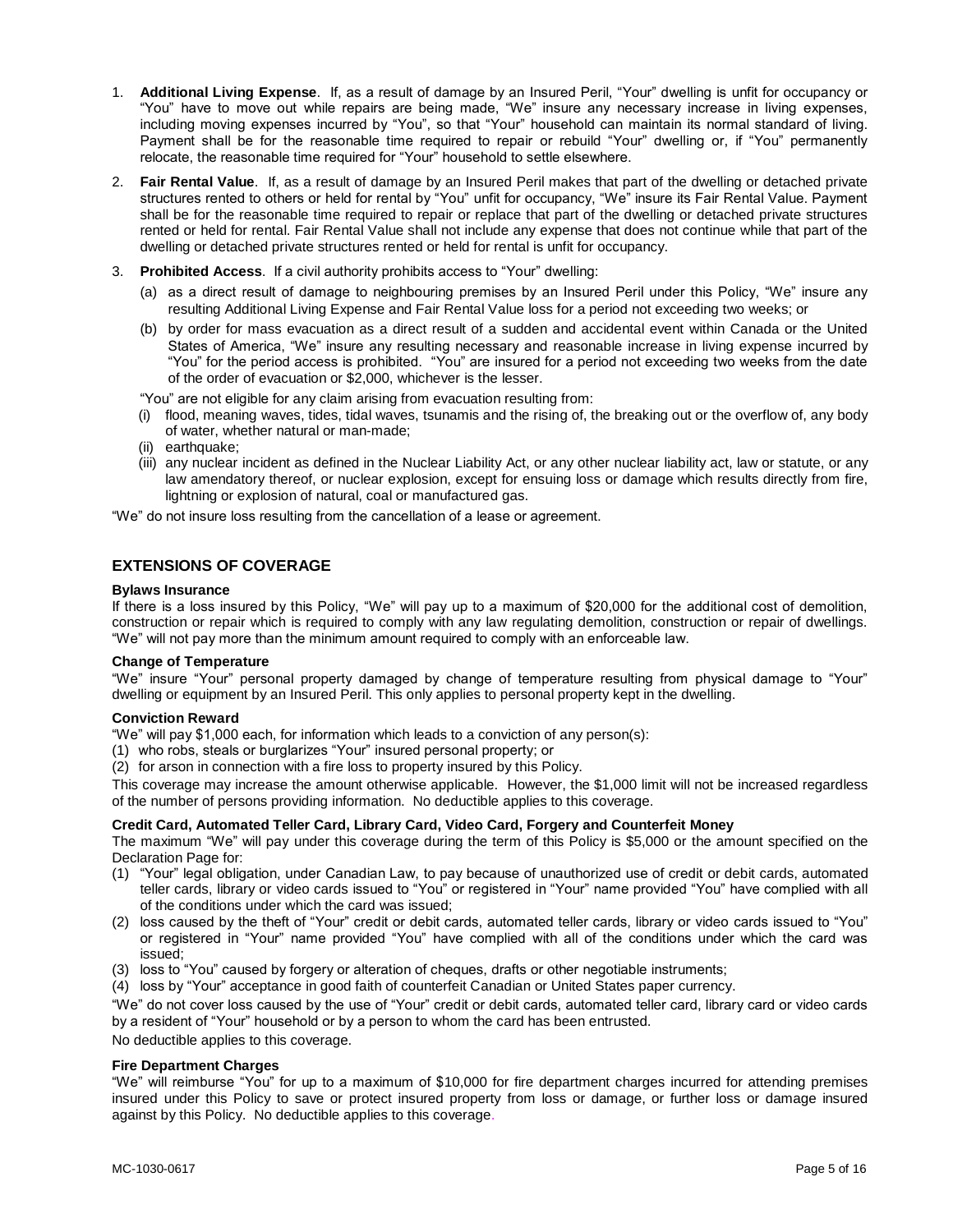### **Food Freezer**

"We" will pay up to \$2,000 in all, unless otherwise shown on the Declaration Page, for loss or damage by spoilage of foodstuffs while contained in "Your" food freezer located within "Your" dwelling, caused by the accidental interruption of electrical power occurring on or off "Your" premises, or by mechanical breakdown of the freezer unit. This coverage includes damage to the freezer when it is due to the insured food spoilage and also reasonable expenses incurred by "You" to save and preserve the food from spoilage while "Your" freezer is being repaired.

"We" do not insure:

- loss from spoilage caused by the operation of an electrical circuit breaker or fuse or by accidental or intentional disconnection of the power supply in the building containing the freezer unit;
- expenses incurred in the acquisition of frozen food:
- due to inherent vice and/or natural spoilage;
- due to "Your" failure to take all reasonable steps to prevent further loss or damage to the insured property;
- resulting from any process of refinishing, renovating or repairing the freezer unit(s).

No deductible applies to this coverage.

#### **Inflation Protection**

"We" will automatically increase the amount(s) of insurance shown on the Declaration Page under Section I by amounts which are solely attributable to the inflation increase since the inception date of this Policy, the latest renewal or anniversary date or from the date of the most recent change to the amount(s) of insurance shown on the Declaration Page, whichever is the latest.

On renewal or anniversary date, "We" will automatically increase the amounts of insurance shown on the Declaration Page under Section I by amounts which are solely attributable to the inflation increase since the inception date or the latest renewal or anniversary date of this Policy.

#### **Lock Replacement**

"We" will pay up to \$500 to replace or re-key, at "Our" option, the locks on "Your" principal residence if the keys are stolen. No deductible applies to this coverage.

# **Pollution Damage – Insured Premises**

If a sudden and unintentional event occurs during the policy term resulting in pollution or contamination of property of the insured premises, which is required to be reported to any provincial authority, "We" will pay up to \$5,000, in any one policy year, subject to the Policy deductible, for costs to remove and restore property of the insured premises.

#### **Safety Deposit Box**

"We" insure "Your" personal property up to a maximum of \$25,000, for loss or damage caused by an insured peril, while contained in a safety deposit box located in a vault at a bank, trust or safe deposit company. The special limits on personal property do not apply to this coverage.

#### **Sewer Backup Extension**

If this coverage is shown on the Declaration Page and there is a loss under Section I – Property Coverages, "We" will pay, subject to the Deductible, \$1,000 or the amount specified on the Declaration Page (whichever is higher), for direct loss or damage to the dwelling, detached private structures and personal property in the dwelling and detached private structures caused by:

"Sewer, Septic Tank, Drain or Sump Back Up", meaning sudden and accidental leakage or escape of water from a sewer, drain, sump, septic tank, or sump pit within the insured dwelling and detached private structures.

"We" do not insure loss or damage:

- (1) resulting from escape of water from a sump pit not equipped with a sump pump; or
- (2) occurring while the dwelling insured is vacant or in the course of construction, irrespective of any permission for vacancy or construction elsewhere in the Policy.

#### **Tombstones, Monuments and Headstones**

Up to \$2,000 in all may be applied to tombstones, monuments or headstones of "Your" deceased spouse or children located at any public or church cemetery inCanada. "We" insure these items for Specified Perils only.

#### **INSURED PERILS**

"You" are insured against all risks of direct physical loss or damage subject to the exclusions and conditions in this Policy.

# **EXCLUSIONS**

# **Property Excluded**

"We" do not insure the loss of or damage to:

"Your" insured property when "Your" dwelling has to "Your" knowledge, been vacant, even if partially or fully furnished, for more than 30 consecutive days;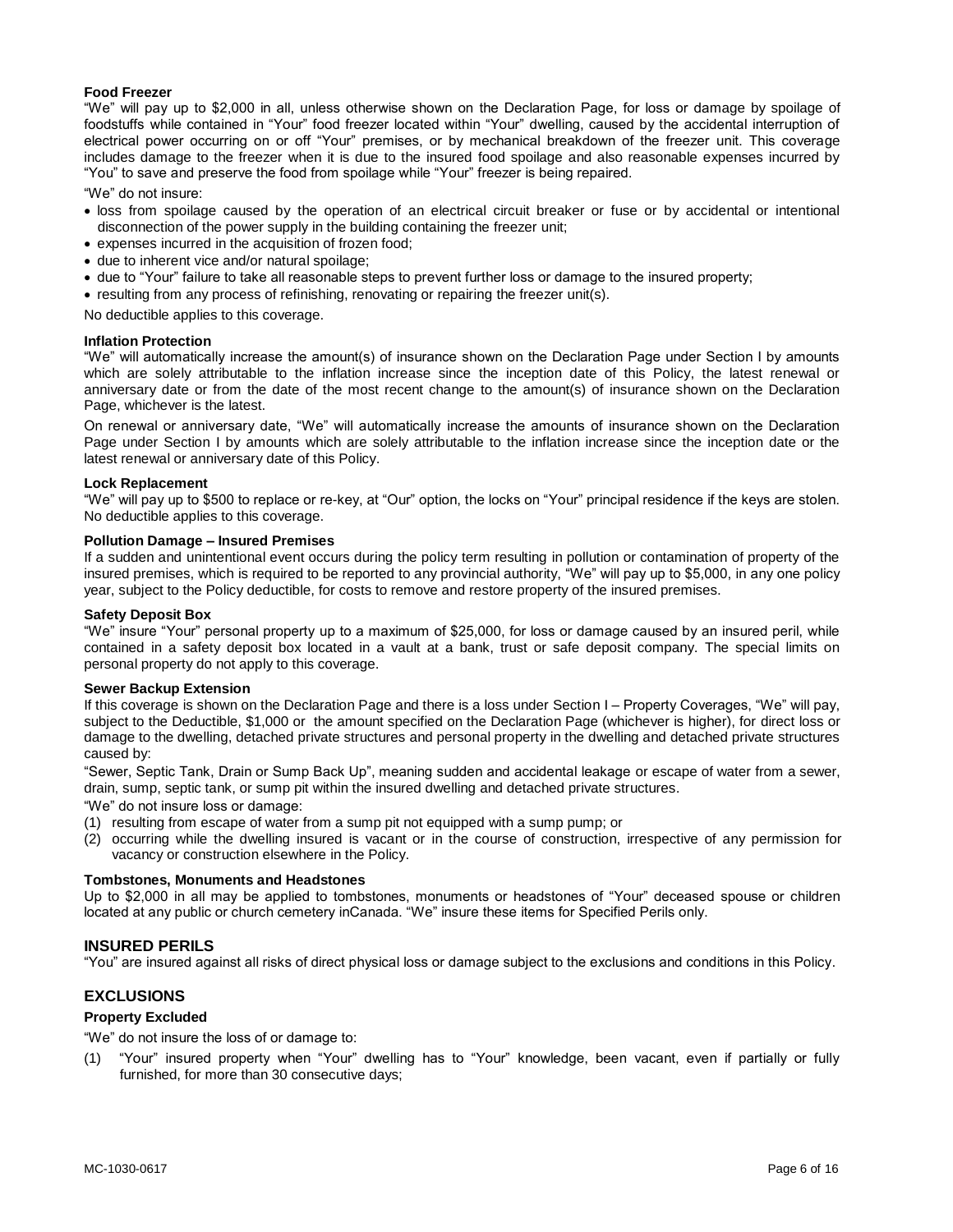- (2) buildings or structures that is or was designed for agricultural purposes or is or was used in whole or in part for farming or any other commercial or business purposes, whether it is in use, unoccupied, or vacant unless declared on the Declaration Page;
- (3) any property illegally acquired, kept, stored or transported, or property subject to forfeiture;
- (4) any property lawfully seized or confiscated unless such property is destroyed to prevent the spread of fire;
- (5) to buildings and/or structures, and their contents, used in whole or in part for the cultivation, harvesting, processing, manufacture, distribution or sale of marijuana or any product derived from, or containing, marijuana or any other substance falling within the Schedules of the Controlled Drugs and Substances Act, whether or not the insured is aware of such use of the property;
- (6) property because of voluntary parting with title or ownership, whether or not induced to do so by any fraudulent scheme, trick, device or false pretence;
- (7) lawns, outdoor trees, shrubs or plants except as provided under Coverage A Dwelling Building;
- (8) books of account and evidences of debt or title;
- (9) property undergoing any process or while being worked on, where the damage results from such process or work, but resulting damage to other property is insured;
- (10) animals, birds or other pets unless the loss or damage is caused by a Specified Peril other than impact by aircraft or land vehicle;
- (11) sporting equipment where the loss or damage is due to its use;
- (12) property at any fairground, exhibition or exposition for the purpose of exhibition except as provided under Special Limits of Insurance;
- (13) retaining walls not constituting part of any insured building;
- (14) losses or increased costs of repair or replacement due to operation of any law regulating the zoning, demolition, repair or construction of buildings and their related services, other than that coverage provided under Bylaws Insurance.

#### **Perils Excluded**

"We" do not insure against loss or damage resulting from, contributed to or caused directly or indirectly:

- (15) by or resulting from contamination or pollution or the release, discharge or dispersal of contaminants or pollutants, except damage caused by the sudden and accidental escape of fuel from a permanently installed domestic fuel tank (including any attached equipment, apparatus or piping) that is part of a heating unit for the insured dwelling or detached private structure or as provided under the Extensions of Coverage;
- (16) by any nuclear incident as defined in the Nuclear Liability Act, or any other nuclear liability act, law or statute, or any law amendatory thereof, or nuclear explosion, except for ensuing loss or damage which results from fire, lightning or explosion of natural, coal or manufactured gas;
- (17) by wear, tear, gradual deterioration, latent defect or mechanical breakdown, rust, corrosion, extremes of temperature, wet or dry rot, fungi or spore(s), or contamination;
- (18) by scratching, marring, abrasion or chipping of any property or breakage of any fragile or brittle articles unless caused by a Specified Perils, accident to a land vehicle, watercraft or aircraft, or theft or attempted theft;
- (19) by birds, moths, vermin (such as skunks and raccoons), rodents (such as squirrels and rats), insects or household pets, except loss or damage to building glass;
- (20) resulting from any intentional or criminal act or failure to act by "You", "Your" employees or anyone to whom the damaged or lost property is entrusted;
- (21) due to the cost involved to correct faulty material or workmanship;
- (22) by settling, expansion, contraction, moving, bulging, buckling or cracking except resulting damage to building glass;
- (23) by smoke from agricultural smudging or industrial operations;
- (24) by buildup of smoke. Smoke damage must be sudden and accidental;
- (25) by any earth movement including, but not limited to, earthquake, sinkhole, landslide, snowslide, or iceslide. If any of these results in fire or explosion, "We" will pay only for the resulting loss or damage;
- (26) by collapse of:
	- (a) outside property such as awnings, fences, or trellises unless resulting from structural collapse of foundations, walls, floors or roof of a building;
	- (b) swimming pools, patios, driveways, walks or retaining walls, outdoor radio and/or television antennae, towers, satellite receivers and their attachments;
- (27) by water unless the loss or damage directly resulted from:
	- (a) the sudden and accidental escape of water from within a water main, swimming pool, hot tub or equipment attached;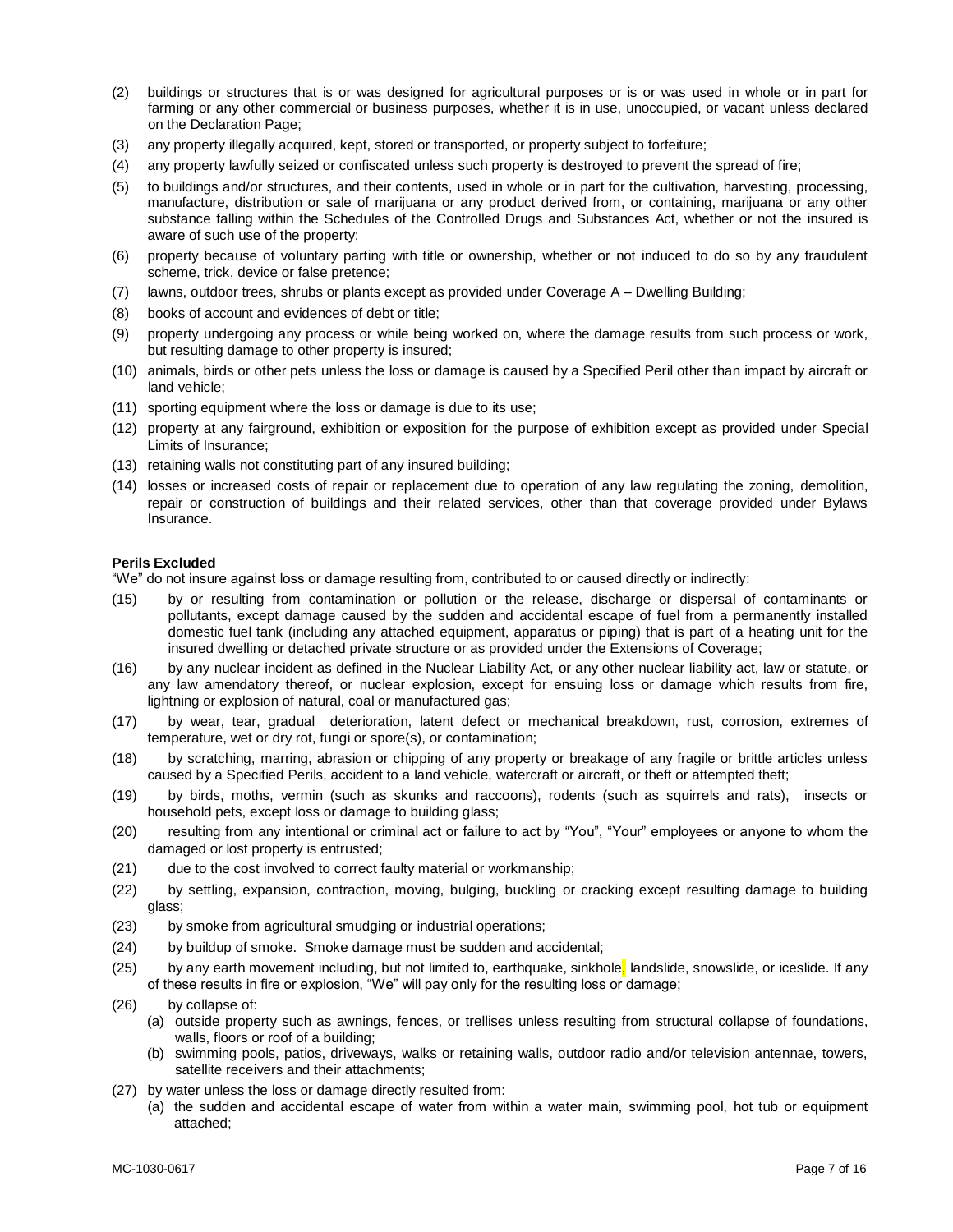- (b) the sudden and accidental escape of water or steam from within a heating, sprinkler, air conditioning or plumbing system, domestic water or waterbed which is located inside "Your" dwelling;
- (c) the sudden and accidental escape of water from a domestic water container located outside "Your" dwelling, but such damage is not insured when the escape of water is caused by freezing; or
- (d) water which enters through an opening which has been created suddenly and accidentally by a peril not otherwise excluded;
- (e) water from the accumulation of ice or snow on the roof or eaves trough, which enters the dwelling through the roof;
- But "We" do not cover loss or damage:
- a. caused by continuous or repeated seepage or leakage of water;
- b. caused by the backing up or escape of water from a sewer or drain, sump-or septic tank**,** eaves trough or downspout;
- c. caused by ground water or rising of the water table;
- d. caused by surface water, unless the water escapes from a water main or from a domestic water container located outside "Your" dwelling;
- e. caused by shoreline ice build-up or by water-borne ice or other objects, all whether driven by wind or not;
- f. to water mains or system or domestic water container and equipment attached from which the water escaped;
- g. occurring while the dwelling is under construction or vacant, even if permission for construction or vacancy has been given by "Us";
- h. caused by freezing during the usual heating season:
	- 1. within a heated portion of "Your" dwelling if "You" have been away from "Your" premises for more than four consecutive days but "You" will still be insured if "You" had taken either of the following precautions:
		- arranged for a competent person to enter "Your" dwelling each day "You" were away to ensure that heating was being maintained; or
		- shut off the water supply and had drained all the pipes and domestic water containers,;
	- 2. within an unheated portion of "Your" dwelling;
- (28) caused by change of temperature unless the loss or damage:
	- (a) is to personal property kept in "Your" dwelling; and
	- (b) is the result of physical damage to "Your" dwelling or equipment caused by a peril not otherwise excluded;
- (29) caused by vandalism or malicious acts or glass breakage occurring while "Your" dwelling is under construction or vacant even if permission for construction or vacancy has been given by "Us";
- (30) from the part of the dwelling rented to others, caused by theft or attempted theft by any tenant, tenant's employee, or members of a tenant's household.

# **Data Exclusion**

This Policy does not insure:

- (a) "Data"; or
- (b) loss or damage resulting from, contributed to or caused directly or indirectly by "Data Problem".

However, if loss or damage caused by "Data Problem" results in the occurrence of further loss or damage to property insured that is directly caused by "Specified Perils" as defined in this Policy, this exclusion shall not apply to such resulting loss or damage.

# **BASIS OF CLAIM PAYMENT**

When coverage applies, "We" will pay for insured loss or damage up to "Your" financial interest in the property, but not exceeding the applicable amount(s) of insurance for any loss or damage arising out of one occurrence.

Any loss or damage shall not reduce the amounts of insurance provided by this Policy (except as limited under Pollution Coverage).

If "You" qualify for a tax credit, the loss payment will be reduced by that amount.

#### **Deductible**

In any one occurrence, "We" are responsible only for the amount by which the insured loss or damage caused by any of the Insured Perils exceeds the amount of the deductible shown on the Declaration Page.

However, the deductible shall not apply to any loss which exceeds \$25,000 in any one occurrence.

If one occurrence could lead to the application of more than one deductible, only the largest deductible will apply.

If "Your" claim involves personal property on which the "Special Limits of Insurance" apply, the limitations apply to losses exceeding the deductible amount.

#### **Dwelling Building and Detached Private Structures**

If "You" repair or replace the damaged or destroyed building on the same location, with a building of the same occupancy constructed with materials of similar quality within a reasonable time after the damage, "You" may choose as the basis of loss settlement either **(A)** or **(B)** below; otherwise, settlement will be as in **(B)**.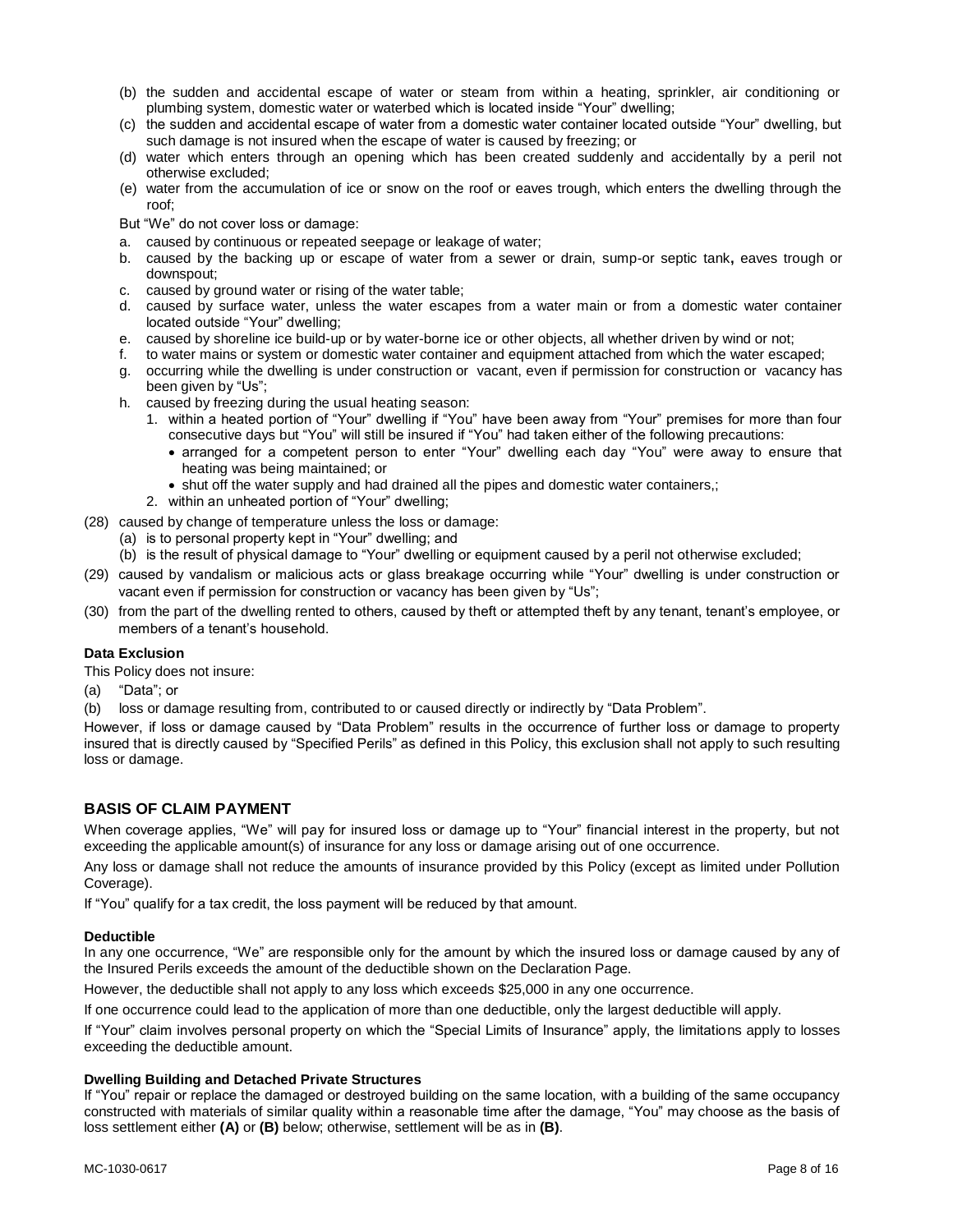- **(A)** The cost of repairs or replacement (whichever is less) without deduction for depreciation, in which case "We" will pay in the proportion that the applicable amount of insurance bears to 80% of the replacement cost of the damaged building at the date of damage, but not exceeding the actual cost incurred.
- **(B)** The Actual Cash Value of the damage at the date of the occurrence.

### **Guaranteed Replacement Cost – Dwelling Building**

If this coverage is shown on the Declaration Page, "You" may choose as the basis of loss settlement for the building(s) designated with this coverage either (A) or (B) below; otherwise settlement will be as in (B).

- (A) "We" will pay the full cost of repairs or replacement even if it exceeds the amount of insurance stated on the Declaration Page for the Dwelling Building.
- (B) If "You" decide not to repair or replace, "We" will pay the Actual Cash Value of the damage to the Dwelling Building up to the applicable amount of insurance stated on the Declaration Page.

This coverage is available as long as the following conditions are met.

- (1) The building is insured to 100% of its replacement cost. This cost will be established by the use of an industry recognized evaluation calculator;
- (2) "You" agree to accept each annual adjustment in the coverage limits of liability and pay the additional premium;
- (3) "You" notify "Us" within 30 days of the start of any additions or other physical changes to the dwelling building(s) which may increase the replacement cost of the structure by 5% or more, and to pay any resulting additional premium;
- (4) "You" decide to repair or replace the damaged or destroyed dwelling building on the same location with a building of the same occupancy constructed with materials of similar quality within a reasonable time after the damage; and
- (5) This extension does not apply to Dwelling Buildings while in the course of construction.

# **This coverage is void if "You" fail to comply with the above noted conditions.**

#### **Personal Property (On Premises or Off Premises) – Replacement Cost**

- (1) For electronic media "We" will pay the cost of reproduction from duplicates or from originals of the previous generation of the media. "We" will not pay the cost of gathering or assembling information or data for reproduction.
- (2) For other records, including books of account, drawings or card index systems, "We" will pay the cost of blank books, pages, cards or other materials plus the cost of actually transcribing or copying the records.
- (3) "We" will pay on the basis of replacement cost for all other personal property except:
	- (a) articles that cannot be replaced with new articles because of their inherent nature, including antiques, fine arts, paintings, and statuary;
	- (b) articles for which their age or history substantially contributes to their value, such as memorabilia, souvenirs, and collectors items;
	- (c) property that has not been maintained in good or workable condition;
	- (d) property that is no longer used for its originally purpose;

for which "We" will pay only on the basis of Actual Cash Value.

#### **Replacement Cost**

Replacement Cost means the cost, on the date of the loss or damage, of the lower of:

- (1) repairing the property with materials of similar kind and quality; or
- (2) new articles of similar kind, quality and usefulness, without deduction for depreciation.

Loss of items such as fine arts, antiques, paintings and articles which, by their inherent nature, cannot be replaced with a comparable article will not be settled on a Replacement Cost basis.

"We" will pay on the basis of replacement cost only if the property lost or damaged is repaired or replaced as soon as reasonably possible. Otherwise "We" will pay on the basis of actual cash value.

"You" may choose payment on the basis of actual cash value initially. If "You" later decide to replace any destroyed or stolen property "You" may make an additional claim for the difference between the actual cash value and replacement cost basis within 180 days after the date of loss.

For personal property described under "Special Limits of Insurance" "We" will not pay more than the applicable limit under either the replacement cost or actual cash value basis.

#### **Actual Cash Value**

The Actual Cash Value will take into account such things as the cost of replacement less any depreciation, and in determining depreciation "We" will consider the condition immediately before the damage, the resale value and the normal life expectancy.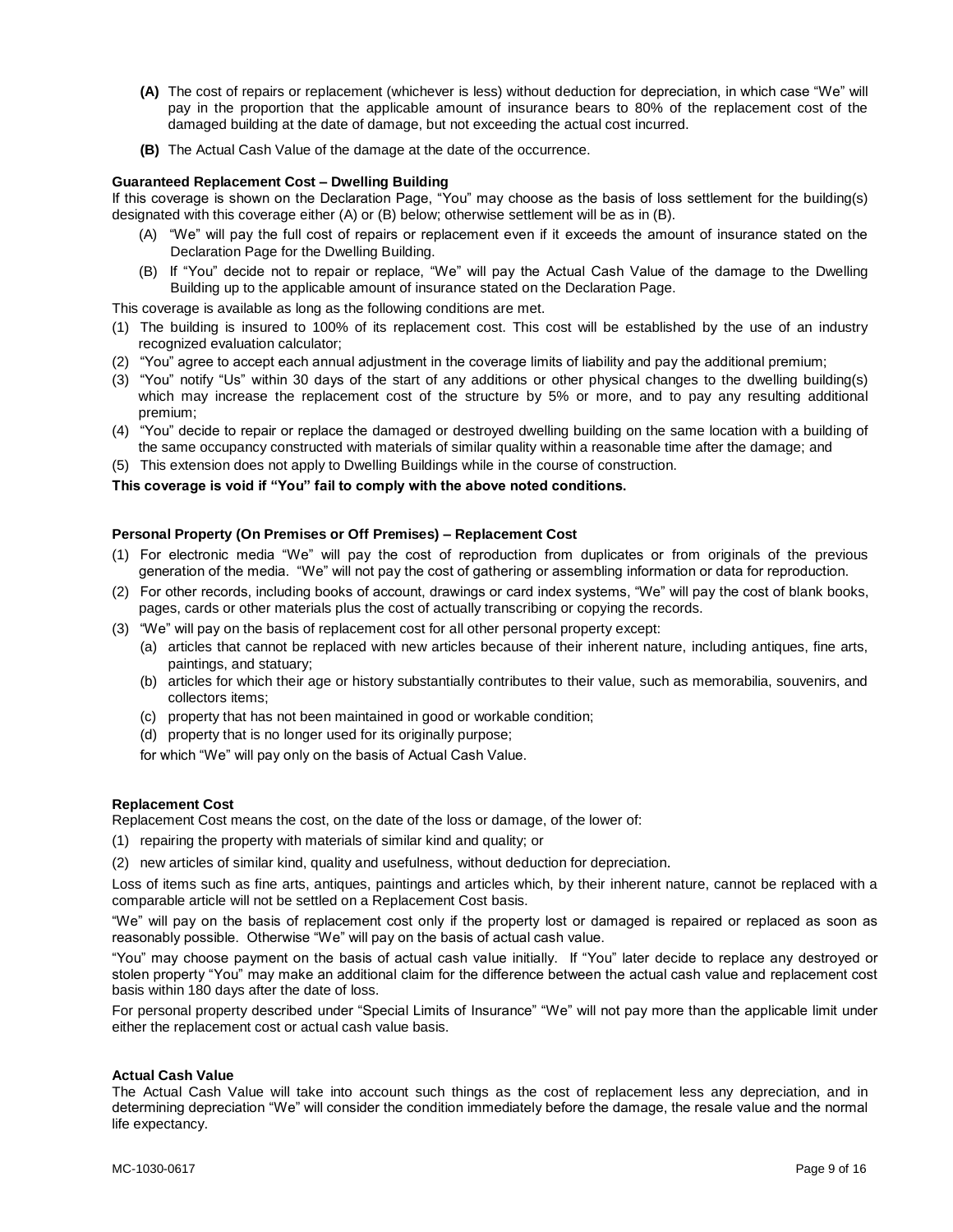# **Single Inclusive Limit**

If the amount of insurance stated on the Declaration Page for any Section I coverages (Dwelling Building, Detached Private Structures, Personal Property or Additional Living Expense) is inadequate to satisfy "Your" loss, "You" may apply the unused amounts of insurance remaining under other Section I coverages until the total amounts of insurance under these coverages become exhausted.

The sum of the limits of insurance for Dwelling Building, Detached Private Structures, Personal Property or Additional Living Expense is the Single Inclusive Limit.

"You" must comply with the following conditions:

- (1) The Dwelling Building and all Detached Private Structures are insured to 100% of its rebuilding cost. This cost will be established by the use of an industry recognized evaluation calculator;
- (2) "You" agree to accept each annual adjustment in the coverage limits of liability as recommended by "Us" and pay the additional premium;
- (3) "You" notify "Us" within 30 days of the start of any additions or other physical changes to the building(s), which may increase the rebuilding cost of the structure by 5% or more, and pay any resulting additional premium; and
- (4) The building is promptly built on the same site.

If "You" do not comply with the above conditions the Single Inclusive Limit settlement basis will not apply. The applicable Policy limits stated on the Declaration Page for Dwelling Building, Detached Private Structures, Personal Property or Additional Living Expense will apply.

If Guaranteed Replacement Cost is shown as included on the Declaration Page and in the event of an insured loss to the Dwelling Building, the limit shown for Dwelling Building is subtracted from the Single Inclusive Limit and the loss on the Dwelling Building is settled in accordance with Guaranteed Replacement Cost Clause. Additional loss on Detached Private Structures, Personal Property and/or Additional Living Expense will be paid up to the remaining portion of the Single Inclusive Limit.

#### **Amounts Not Reduced**

Any loss or damage shall not reduce the amounts of insurance provided by Section I of this Policy.

#### **Insurance Under More Than One Policy:**

If "You" have insurance on specifically described property, "Our" Policy will be considered excess insurance and "We" will not pay any loss or claim until the amount of such other insurance is used up.

In all other cases, "We" will pay "Our" rateable proportion of the loss or claim under this Policy.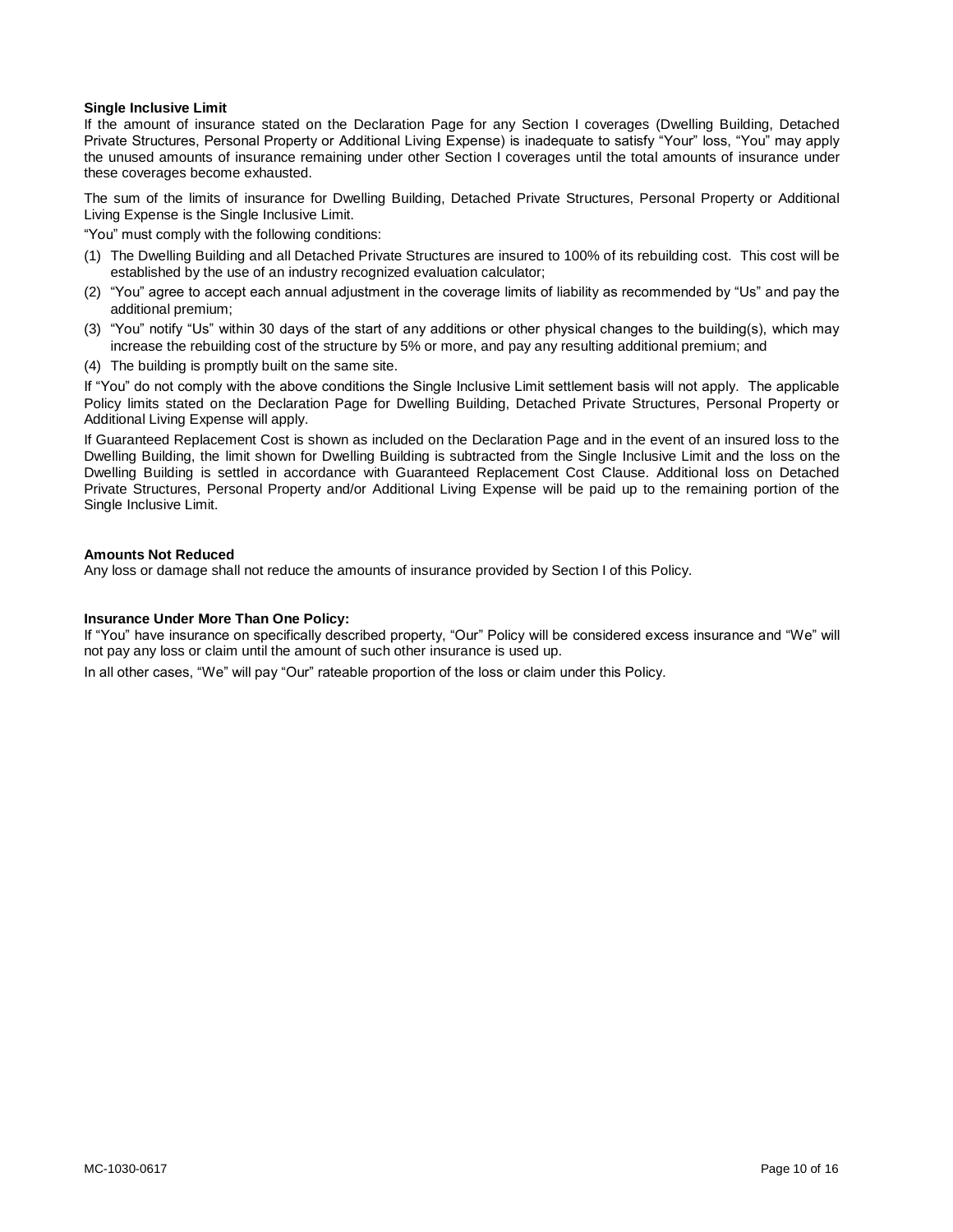# **SECTION II – LIABILITY COVERAGE**

Unless stated on the Declaration Page it is understood and agreed:

- (a) "You" do not own any Residence Premises other than the Principal Residence maintained by "You";
- (b) "You" do not own any watercraft:
	- (i) equipped with an outboard motor rated more than 24 HP (18 kW)
	- (ii) equipped with an inboard motor or inboard-outboard motor rated more than 50 HP (38 kW)
	- (iii) of any other type over 26 feet (8 metres) in overall length;
- (c) no business or occupational pursuits are conducted on the premises;
- (d) there are no elevators, escalators or inclinators on the premises.

This Coverage applies only to accidents or occurrences which take place during the period this Policy is in force.

# **DEFINITIONS**

**"You"** or **"Your"** have the same meaning as in the Personal Lines and Farm Common Definitions, Exclusions and Conditions form*.* In addition, "We" will insure:

- (1) any person or organization legally liable for damages caused by a watercraft or animal owned by "You", and to which this insurance applies. This does not include anyone using or having custody of the watercraft or animal in the course of any business or without the owner's permission;
- (2) a residence employee while performing their duties for "You";
- (3) "Your" legal representative having temporary custody of the insured premises, if "You" die while insured by this Policy, for legal liability arising out of the insured premises;
- (4) any person who is insured by this Policy at the time of "Your" death and who continues residing on the insured premises;
- (5) "Your" parent while residing in a nursing home.

**"Bodily Injury"** means "Bodily Injury", sickness or disease or resulting death.

"**Business Property**" means property on which a business is conducted, property rented in whole or in part to others, or held for rental.

**"Legal Liability"** means responsibility which courts recognize and enforce between persons who sue one another.

**"Property Damage"** means damage to, or destruction of, or loss of use of property.

**"Premises"** in this Section means all premises where the person(s) named as Insured on the Declaration Page, or their spouse, maintains a residence. It also includes:

- (1) other residential premises specified on the Declaration Page, except business property and farms;
- (2) individual or family cemetery plots or burial vaults;
- (3) vacant land "You" own or rent from others, excluding farm land;
- (4) land where "You" or an independent contractor is building a one or two-family residence to be occupied by "You".
- (5) premises "You" are using or where "You" are temporarily residing if "You" do not own such premises.

# **COVERAGES**

This insurance applies only to accidents or occurrences which take place during the term of this Policy.

The amounts of insurance are shown on the Declaration Page. Each person insured is a separate insured but this does not increase the limit of insurance.

# **LEGAL LIABILITY**

"We" will pay all sums which "You" become legally liable to pay as compensatory damages because of "Bodily Injury" or "Property Damage".

The amount of insurance is the maximum amount "We" will pay, under one or more Sections of Legal Liability Coverage, for all compensatory damages in respect of one accident or occurrence other than as provided under Defense, Settlement, Supplementary Payments.

"You" are insured for claims made against "You" arising from:

1. **Personal Liability** – legal liability arising out of "Your" personal actions anywhere in the world.

"You" are not insured for claims made against "You" arising from:

- (a) the ownership, use or operation of any motorized vehicle, trailer or watercraft, except those for which coverage is shown in this Policy;
- (b) damage to property "You" own, use, occupy or lease;
- (c) damage to property in "Your" care, custody or control;
- (d) damage to personal property or fixtures as a result of work done on them by "You" or anyone on "Your" behalf;
- (e) "Bodily Injury" to "You" or to any person residing in "Your" household other than a residence employee.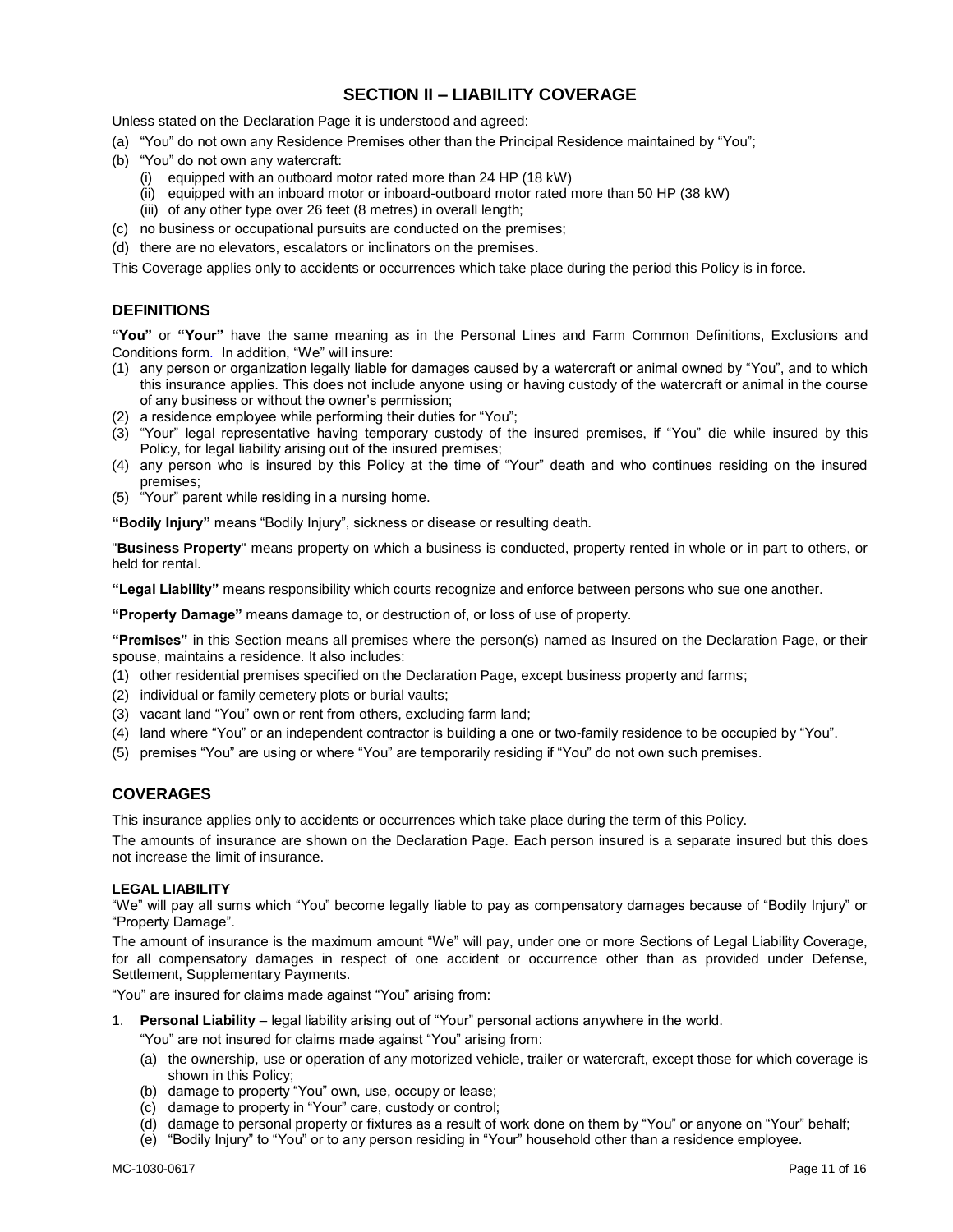2. **Premises Liability** – legal liability arising out of "Your" ownership, use or occupancy of the premises defined in Section II. This insurance also applies if "You" assume, by a written contract, the legal liability of other persons in relation to "Your" premises.

"You" are not insured for claims made against "You" arising from:

- (a) damage to property own, use, occupy or lease;
- (b) damage to property in "Your" care, custody or control;
- (c) damage to personal property or fixtures as a result of work done on them by "You" or anyone on "Your" behalf;
- (d) "Bodily Injury" to "You" or to any person residing in "Your" household other than a residence employee.
- 3. **Tenants' Legal Liability** legal liability for "Property Damage" to premises, or their contents, which "You" are using, renting or have in "Your" custody or control caused by any insured peril applying to the principal dwelling insured by Section I of this Policy.

"You" are not insured for liability "You" have assumed by contract unless "Your" legal liability would have applied even if no contract had been in force.

4. **Employers' Liability** – legal liability for l "Bodily Injury" to residence employees arising out of and in the course of their employment by "You".

"You" are not insured for claims made against "You" resulting from the ownership, use or operation of aircraft while being operated or maintained by "Your" employee.

"You" are not insured for liability imposed upon or assumed by "You" under any workers' compensation statute.

# **DEFENSE, SETTLEMENT, SUPPLEMENTARY PAYMENTS**

"We" will defend "You" against any suit which makes claims against "You" for which "You" are insured under one or more Sections of Legal Liability Coverage and which alleges "Bodily Injury" or "Property Damage" and seeks compensatory damages, even if it is groundless, false or fraudulent. "We" reserve the right to investigate, negotiate and settle any claim or suit if "We" decide this is appropriate.

In addition to the Legal Liability limit of insurance, "We" will pay:

- (1) all expenses which "We" incur;
- (2) all costs charged against "You" in any suit insured under Legal Liability;
- (3) any interest accruing after judgment on that part of the judgment which is within the Legal Liability limit of insurance;
- (4) premiums for appeal bonds required in any insured law suit involving "You" and bonds to release any property that is being held as security, up to the amount of insurance, but "We" are not obligated to apply for or provide these bonds;
- (5) expenses which "You" have incurred for emergency medical or surgical treatment to others following an accident or occurrence insured by this Policy;
- (6) reasonable expenses, except loss of earnings, which "You" incur at "Our" request.

# **VOLUNTARY MEDICAL PAYMENTS**

"We" will pay reasonable medical expenses, incurred within one year of the date of the accident, if "You" unintentionally injure another person or if they are accidentally injured on "Your" premises. This coverage is available even though "You" are not legally liable. Medical expenses include surgical, dental, hospital, nursing, ambulance service and funeral expenses. Medical expenses for residence employees are insured.

The amount of insurance shown on the Declaration Page is the maximum amount "We" will pay for each person in respect of one accident or occurrence.

"We" will not pay expenses covered by any medical, dental, surgical or hospitalization plan or law, or under any other insurance contract.

"We" will not pay "Your" medical expenses or those of persons residing with "You", other than residence employees.

"We" will not pay medical expenses of any person covered by any workers' compensation statute.

"You" are not insured for claims arising out of the ownership, use or operation of any motorized vehicle, trailer or watercraft, except those for which coverage is shown in this Policy.

"You" shall arrange for the injured person, if requested, to:

- (1) give "Us", as soon as possible, written proof of claim, under oath if requested;
- (2) submit to physical examination at "Our" expense by doctors "We" select as often as "We" may reasonably require;
- (3) authorize "Us" to obtain medical and other records.

Proofs and authorizations may be given by someone acting on behalf of the injured person.

#### **VOLUNTARY PAYMENT FOR DAMAGE TO PROPERTY**

"We" will pay for unintentional direct damage "You" cause to property even though "You" are not legally liable. "You" may also use this coverage to reimburse others for direct "Property Damage" caused intentionally by anyone included in the definition of "You" or "Your" in Section II of this Policy, 12 years of age or under.

"You" are not insured for claims:

(1) resulting from the ownership, use or operation of any motorized vehicle, trailer or watercraft, except those for which coverage is provided in this Policy;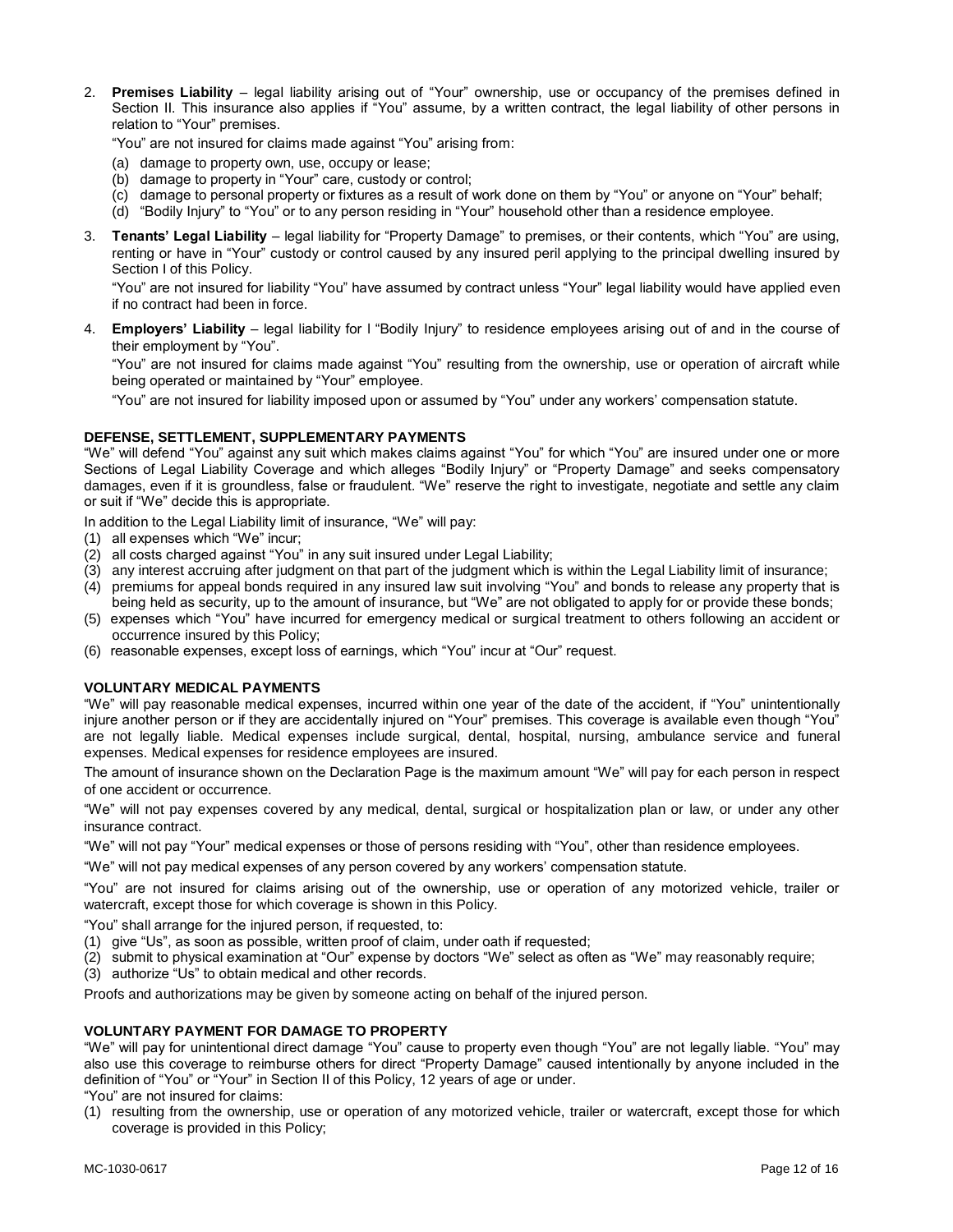- (2) for property "You" or "Your" tenants own or rent;
- (3) which are insured under Section I;
- (4) caused by the loss of use, disappearance or theft of property.

**Basis of Payment**: "We" will pay whichever is the least of the following:

- (a) the actual cash value of the property at the time of loss;
- (b) what it would cost to repair or replace the property with materials of similar quality at the time of loss;
- (c) the amount shown on the Declaration Page.

"We" may pay for the loss in money or may repair or replace the property, and may settle any claim for loss of property either with "You" or the owner of the property. "We" may take over any salvage if "We" wish.

Within 60 days after the loss, "You" must submit to "Us" (under oath if required) a Proof of Loss Form containing the following information:

- (i) the amount, place, time and cause of loss;
- (ii) the interest of all persons in the property affected;
- (iii) the actual cash value of the property at the time of loss.

If necessary, "You" must help "Us" verify the damage.

#### **VOLUNTARY COMPENSATION FOR RESIDENCE EMPLOYEES**

"We" offer to pay the benefits described below if "Your" employee is injured or dies accidentally while working for "You", even though "You" are not legally liable.

If "Your" employee does not accept these benefits or sues "You", "We" may withdraw "Our" offer, but this will not affect "Your" legal liability insurance. An employee who accepts these benefits must sign a release giving up any right to sue "You". "We" have the right to recover from anyone, other than "You", who is responsible for the employee's injury or death.

An injured employee will, if requested:

- (1) submit to physical examination at "Our" expense by doctors "We" select as often as "We" may reasonably require;
- (2) authorize "Us" to obtain medical and other records.

In case of death, "We" can require an autopsy before "We" make payment.

#### "We" will not pay benefits

- (a) unless "Your" employee was actually performing duties for "You" when the accident happened;
- (b) for any hernia injury;
- (c) for injury or death caused by war, invasion, act of foreign enemy, declared or undeclared hostilities, civil war, rebellion, revolution, insurrection or military power.

#### **Weekly Indemnity**

"Weekly indemnity" means two-thirds of "Your" employee's weekly wage at the date of the accident, but "We" will not pay more than \$200 per week.

#### **Schedule of Benefits - Voluntary Compensation for Residence Employees**

If "Your" employee dies from injuries received in the accident within the following 26 weeks, "We" will pay: to those wholly dependent upon him, a total of 100 times the weekly indemnity in addition to any benefit for Temporary Total Disability paid up to the date of death; actual funeral expenses up to \$500.

#### **Temporary Total Disability**

If "Your" employee becomes temporarily totally disabled from injuries received in the accident within the following 14 days and cannot work at any job, "We" will pay weekly indemnity up to 26 weeks while such disability continues. "We" will not pay for the first 7 days unless the disability lasts for 6 weeks or more.

#### **Permanent Total Disability**

If "Your" employee becomes permanently and totally disabled from injuries received in the accident within the following 26 weeks and cannot work at any job, "We" will pay weekly indemnity for 100 weeks in addition to benefits provided under Temporary Total Disability.

#### **Injury Benefits**

If, as a result of the accident, "Your" employee suffers the loss of, or permanent loss of use of any of the following within 26 weeks of the accident, "We" will pay weekly indemnity for the number of weeks shown. These benefits will be paid in addition to Temporary Total Disability Benefits but no others and for not more than 100 times the weekly indemnity.

| <b>NU.UI WEERS</b><br>1. Arm |     |  |
|------------------------------|-----|--|
|                              | 100 |  |
| (b)                          | 80  |  |
|                              | 80  |  |

**No. of Weeks**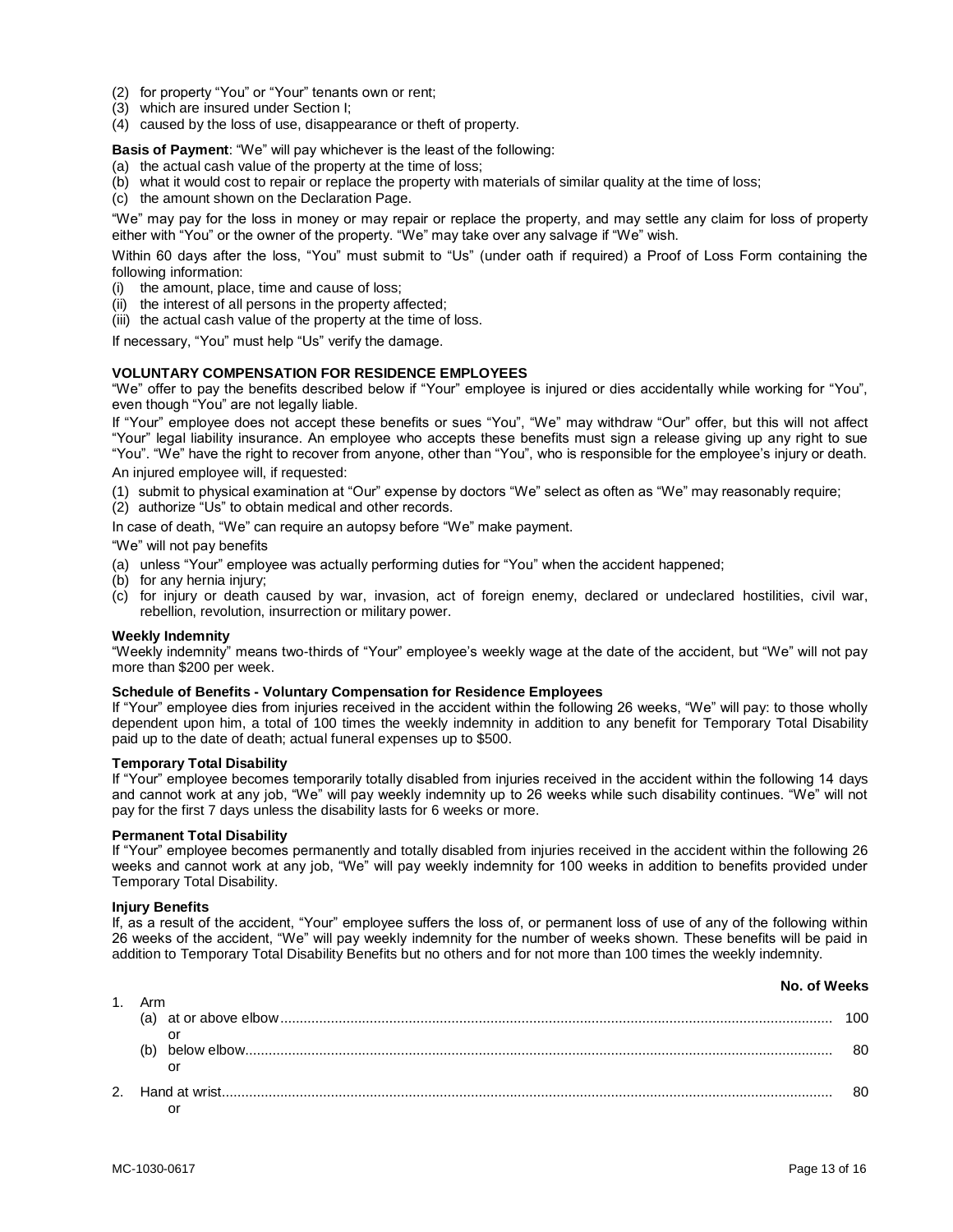| $3.*$ (i) |       | Thumb                                                                                                                 |     |
|-----------|-------|-----------------------------------------------------------------------------------------------------------------------|-----|
|           |       |                                                                                                                       | 25  |
|           |       | or                                                                                                                    | 18  |
|           | (ii)  | Index Finger                                                                                                          |     |
|           |       |                                                                                                                       | 25  |
|           |       | Ωr                                                                                                                    | 18  |
|           |       | (C)                                                                                                                   | 12  |
|           | (iii) | Any Other Finger                                                                                                      |     |
|           |       | or                                                                                                                    | 15  |
|           |       |                                                                                                                       | 8   |
|           |       | (c)                                                                                                                   | 5   |
| 4.        | Leg   |                                                                                                                       |     |
|           |       | or                                                                                                                    | 100 |
|           | (b)   |                                                                                                                       | 75  |
| 5.        |       | or                                                                                                                    | 75  |
|           |       | or                                                                                                                    |     |
| $6.*$ (i) |       | <b>Great Toe</b>                                                                                                      |     |
|           |       |                                                                                                                       | 15  |
|           |       |                                                                                                                       | 8   |
|           | (ii)  | Any Other Toe                                                                                                         |     |
|           |       | or                                                                                                                    | 10  |
|           |       |                                                                                                                       | 5   |
|           |       | or                                                                                                                    | 3   |
| 7.        | (i)   |                                                                                                                       | 50  |
|           | (ii)  | or                                                                                                                    | 100 |
| 8.        | (i)   |                                                                                                                       | 25  |
|           |       | or                                                                                                                    |     |
|           | (ii)  |                                                                                                                       | 100 |
| NOTE:     |       | For a combination of two or more of the items marked *, "We" will not pay more than 80 times the weekly<br>indemnity. |     |
|           |       | For a combination of two or more marked **, "We" will not pay more than 35 times the weekly indemnity items.          |     |

# **Medical Expenses**

If, as a result of the accident, "Your" employee incurs medical expenses including surgical, dental, hospital, nursing and ambulance expenses within the following 26 weeks, "We" will pay up to a maximum of \$1,000 in addition to all other benefits.

"We" will pay for the cost of supplying or renewing artificial limbs or braces, made necessary by the accident, for up to 52 weeks after the accident, subject to a maximum of \$5,000.

"We" do not insure "You" for costs recoverable from other insurance plans

# **SPECIAL LIMITATIONS**

# **Watercraft "You" Own:**

"You" are insured against claims arising out of "Your" ownership, use or operation of a watercraft equipped provided the watercraft does not exceed 8 metres (26 feet) in length and is equipped with an outboard motor or motors of not more than 12 kW (16) HP in total when used with or on a single watercraft or has an inboard or an inboard-outboard motor of not more than 38 kW (50 HP).

If "You" own any motors or watercraft larger than those stated above, "You" are insured only if they are shown on the Declaration Page. If they are acquired after the effective date of this Policy, "You" will be insured automatically for a period of thirty days only from the date of their acquisition.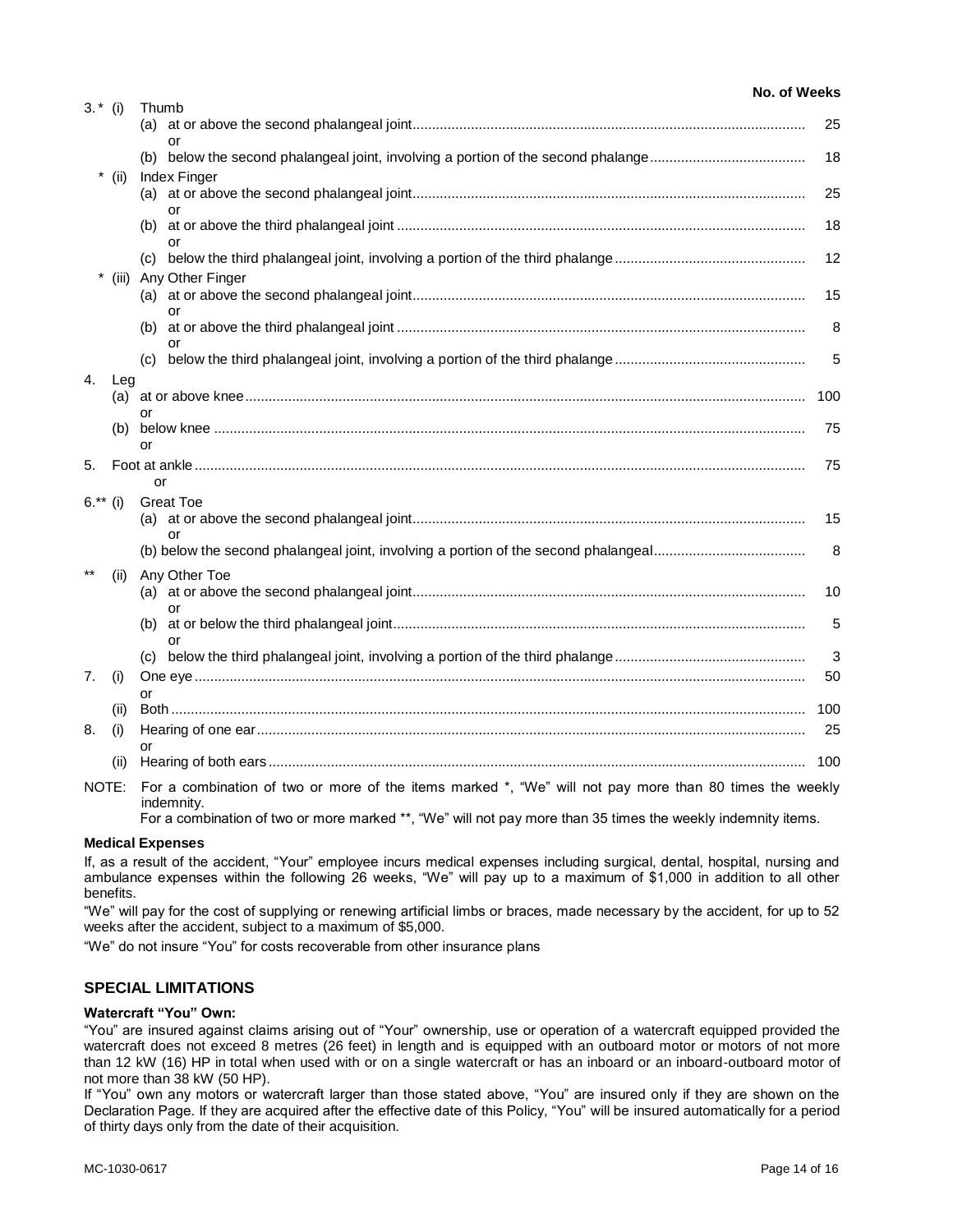# **Watercraft "You" Do Not Own:**

"You" are insured against claims arising out of "Your" use or operation of watercraft which "You" do not own, provided:

- (1) the watercraft is being used or operated with the owner's consent;
- (2) the watercraft is not owned by anyone included in the definition of "You" or "Your" in Section II of this Policy.

"You" are not insured for damage to the watercraft itself.

### **Motorized Vehicles "You" Own:**

"You" are insured against claims arising out of "Your" ownership, use or operation of the following including their trailers and attachments:

- (1) self-propelled lawn mowers, snow blowers, garden-type tractors of not more than 19 kW (25 HP), or implements used or operated mainly on "Your" property, provided they are not used for compensation or hire;
- (2) motorized golf carts while used or operated on "Your" premises or while in use on a golf course or within the confines of a trailer park;
- (3) motorized wheelchairs and scooters for the handicapped;
- (4) while on the insured premises, recreational vehicles if they are designed for use off public roads and are not required to be registered under any Government authority.

#### **Motorized Vehicles "You" Do Not Own:**

"You" are insured against claims arising out of "Your" use or operation of any self-propelled land vehicle, amphibious vehicle or air cushion vehicle, including their trailers, which "You" do not own, provided that:

- (1) the vehicle is not required to be registered under any Government authority and it is designed primarily for use off public roads;
- (2) "You" are not using it for business or organized racing;
- (3) the vehicle is being used or operated with the owner's consent;
- (4) the vehicle is not owned by anyone included in the definition of "You" or "Your" in Section II of this Policy.

"You" are not insured for damage to the vehicle itself.

# **Trailers:**

"You" are insured against claims arising out of "Your" ownership, use or operation of any trailer or its equipment, provided that such trailer is not being towed by, attached to or carried on a motorized vehicle.

#### **Business and Business Property:**

"You" are insured against claims arising out of:

- (1) "Your" work for someone else as a sales representative, collector, messenger or clerk, provided that the claim does not involve injury to a fellow employee;
- (2) "Your" work as a teacher, provided the claim does not involve physical disciplinary action to a student or injury to a fellow employee;
- (3) the occasional rental of "Your" residence to others; rental to others of a one or two-family dwelling usually occupied in part by "You" as a residence, provided that no family unit includes more than two roomers or boarders per family;
- (4) the rental of space in "Your" residence to others for incidental office, school or studio occupancy;
- (5) the rental to others, or holding for rent, of not more than three car spaces or stalls in garages or stables;
- (6) activities during the course of "Your" trade, profession or occupation which are ordinarily considered to be nonbusiness activities;
- (7) the temporary or part-time business pursuits of an insured person under the age of 21 years.

Claims arising from the following business pursuits are insured only if the properties or operations are declared on the Declaration Page:

- (a) the rental of residential buildings containing not more than 6 dwelling units;
- (b) the use of part of "Your" residence by "You" for incidental office, school or studio occupancy.

# **LOSS OR DAMAGE NOT INSURED**

"You" are not insured for claims arising from:

- (1) "Bodily Injury" or "Property Damage" which is also insured under a nuclear energy liability policy issued by the Nuclear Insurance Association of Canada, or any other group or pool of Insurers regardless of exhaustion of such policy limits or its termination;
- (2) "Your" business or any business use of "Your" premises except as specified in this Policy;
- (3) the rendering or failure to render any professional service;
- (4) "Bodily Injury" or "Property Damage" caused by any intentional or criminal act or failure to act by:
	- (a) any person insured by this Policy; or
	- (b) any other person at the direction of any person insured by this Policy;
- (5) the ownership, use or operation of any aircraft or premises used as an airport or landing strip, and all necessary or incidental operations;
- (6) the ownership, use or operation of any motorized vehicle, trailer or watercraft except those for which coverage is provided in this Policy;